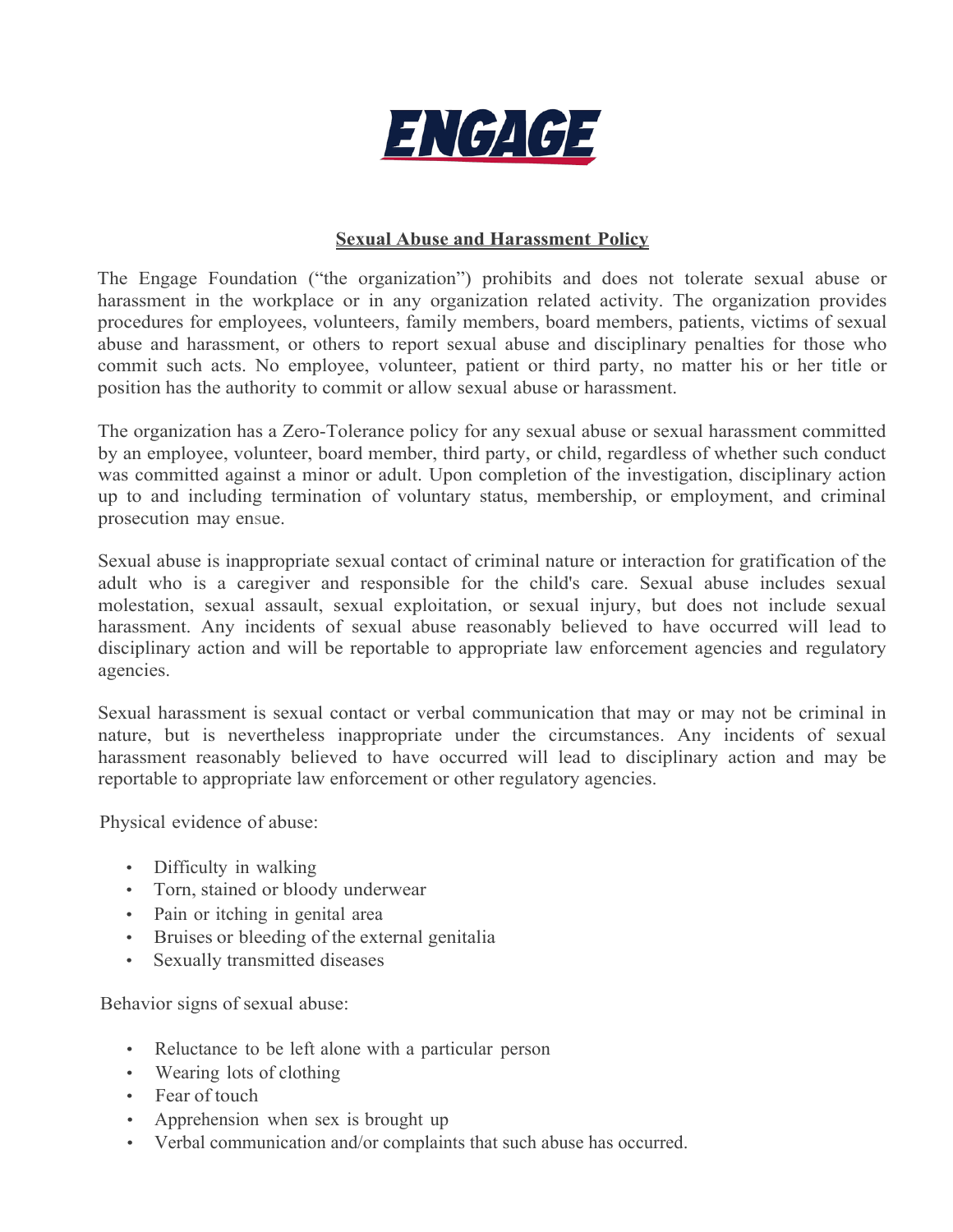# **Reporting Procedure**

If you are aware of or suspect sexual abuse or harassment taking place, you must immediately report it to your President/CEO, board member, or another person you designate such as a human resource person. If the suspected abuse isto an adult, you should report the abuse to your local or state Adult Protective Services (APS) Agency. If it is a child who is the victim then you should report the suspected abuse to your local or state Child Abuse Agency. If you do not know your state child abuse agency you can call the Child Help's National Child Abuse Hotline, 1-800-422-4453, TDD 1-800-222-4453. Appropriate family members will be notified of alleged instances of sexual abuse.

The organization will report the alleged sexual abuse incident to their insurance agent.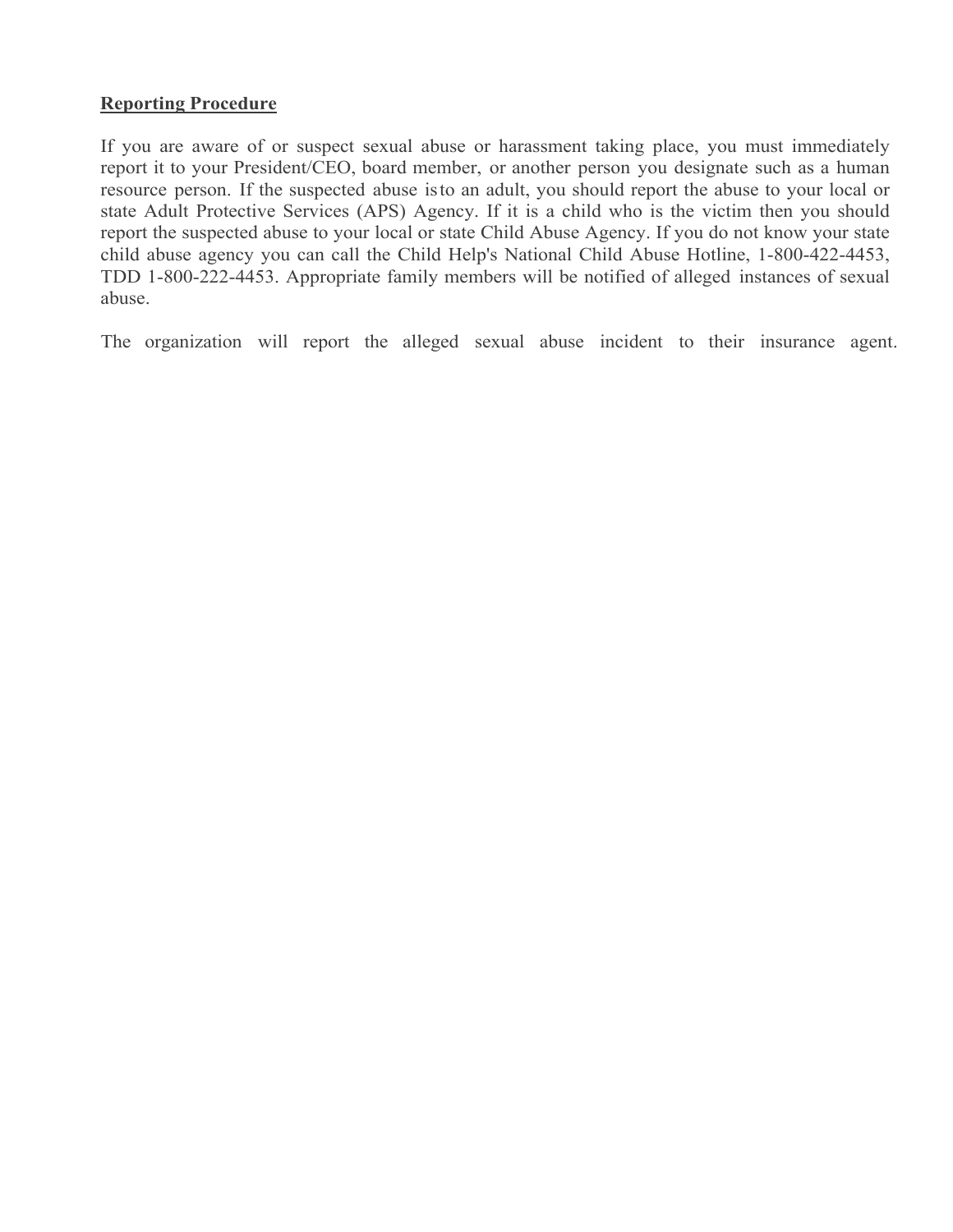# **Anti-retaliation**

The organization prohibits retaliation made against any employee, volunteer, board member or patient who reports a good faith complaint of sexual abuse or who participates in any related investigation. Making false accusations of sexual abuse in bad faith can have serious consequences for those who are wrongly accused. The organization prohibits making false and/or malicious sexual abuse allegations, as well as deliberately providing false information during an investigation. Anyone who violates this rule is subject to disciplinary action, up to and including termination.

#### **Investigation and Follow-up**

The organization will take all allegations of sexual abuse seriously and will promptly and thoroughly investigate whether sexual abuse has taken place. The organization will use an outside third party to conduct an investigation. If the organization has a trained internal investigation team in place, the team will be used to investigate the incident. The organization will cooperate fully with any investigation conducted by law enforcement or other regulatory agencies. It is the organization's objective to conduct a fair and impartial investigation. The organization provides notice that they have the option of placing the accused on a leave of absence or on a reassignment to non-player contact.

The organization will make every reasonable effort to keep the matters involved in the allegation as confidential as possible while still allowing for a prompt and thorough investigation.

#### **Appropriate vs. Inappropriate Interactions**

The Engage Foundation acknowledges that its program will produce healthy, friendly relationships between both adult and child members, and understands that the recreational nature of the program will require coaching that may involve close contact between adults and children. Minimal and brief physical contact is appropriate for the purpose of teaching children the fundamentals of the designated recreational activity, or as a necessity in playing the designated recreational activity (i.e. two-hand touch). Celebratory contact such as high fives or hugs are appropriate so long as such celebratory contact is minimal, brief, and consensual. Under no circumstances is it appropriate for a child or adult member of the organization to intentionally or negligently make any physical contact with another member's genital area, buttocks, or breasts.

All interactions between adult members and child members of the organization are to occur during the organization's sanctioned events, which all occur under the supervision of numerous adults. Unless the legal parent(s) or guardian(s) provide consent, under no circumstances is it appropriate for an adult Engage member to use his or her status as an Engage member to spend time with a child member outside of the organization's sanctioned event. Even if such consent is granted, under no circumstances is the adult member considered within the scope or purpose of their volunteer status or employment as an Engage member outside the organization's sanctioned events.

## **Training and Screening**

All Engage adult members are required to fill out an Engage Volunteer Application form truthfully. As a part of the application process, all Engage adult members are required to read, acknowledge, and sign the organization's Sexual Abuse and Harassment Policy. As a part of the application process, the organization reserves the right to conduct a background check on anyone who decides he or he wants to become an Engage member.